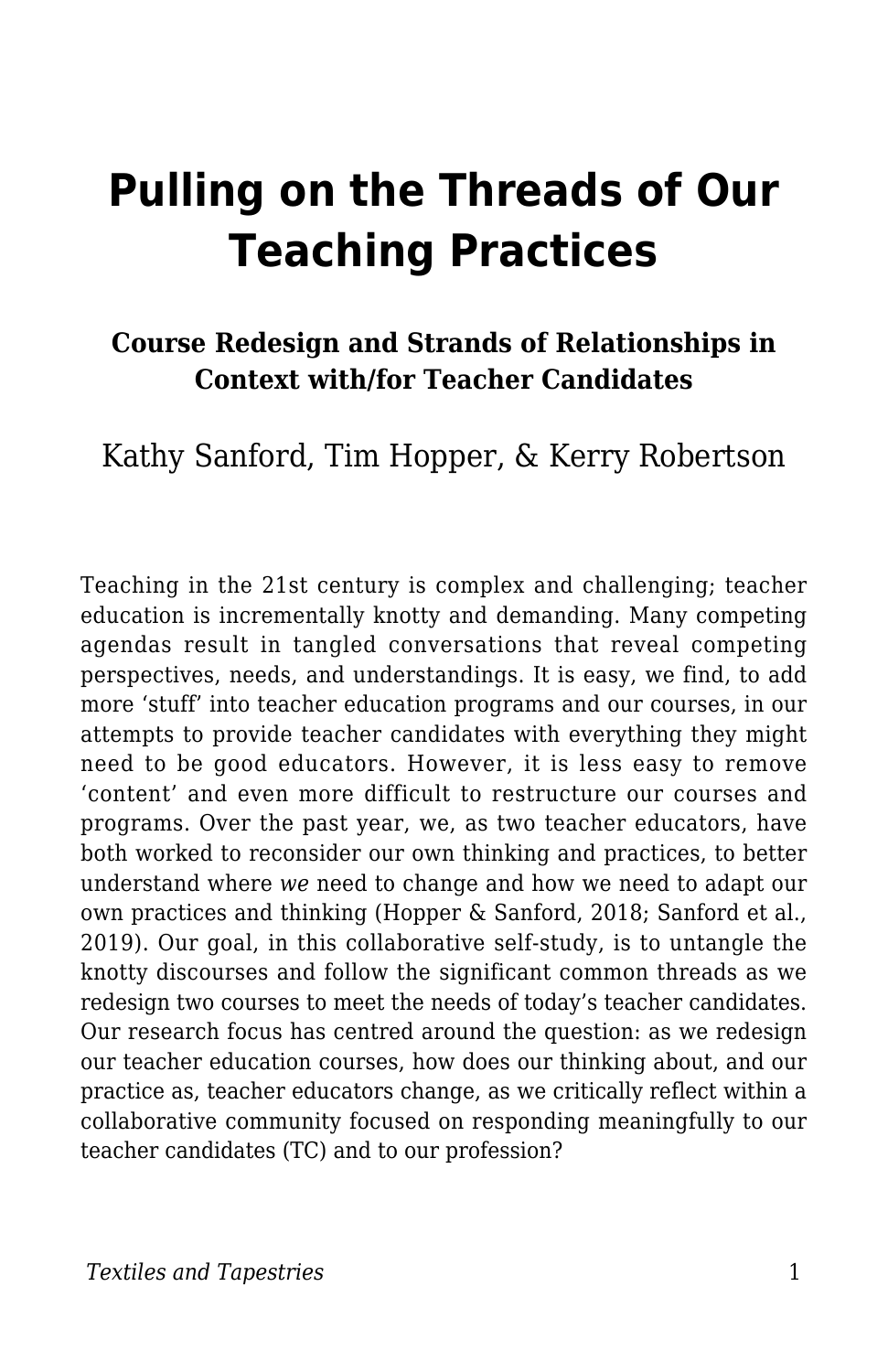This self-study shares interweaving autobiographical and current case study stories of two experienced university instructors as they redesigned and taught their courses whilst working with a critical friend who had responsibility for teacher education program development. We believe that TCs often believe that they are ready to be teachers based on their "apprenticeship of observation" (Lortie, 1975) but at the same time are frightened by the idea of facing groups of students with diverse needs, interests, and expectations (Loughran, 2006). The complexity in learning to teach is further compounded by pressures on teacher education programs to become shorter, packed with more preparation knowledge, and often taught by people who have little connection to schools. In a time where corporate neoliberal values seem to dominate our society, TCs wanting 'bang for their buck' believe they should 'get what they are paying for', and if they don't get what they want (even though what they want may not be what they need), some overtly show their displeasure – causing more tangles and knots in their learning. This paper describes our ongoing attempts to create connected, meaningful and engaging learning experiences for TCs, to get at the 'knots' of learning to teach (Sanford et al., 2019; Lysaker & Furuness, 2011).

## **Aims of the Study**

The questions of our study surround common themes found in our previous work (Sanford et al., 2015) focused on working in school cultures and promoting TCs to 'think like a teacher', as we attempted to embody theories in our practices that we advocated in our courses. 'Thinking like a teacher' advocates a growth mindset that shifts the TC student mindset, perpetuated by university-based course experiences, by getting them to focus on the wellbeing and learning of students they are responsible for, building their own confidence as they continue to learn what is, and how to do, teaching. These themes resonate with Loughran's call to "walk the talk" (Loughran, 2006) so as to better align theory with practice and to develop theory from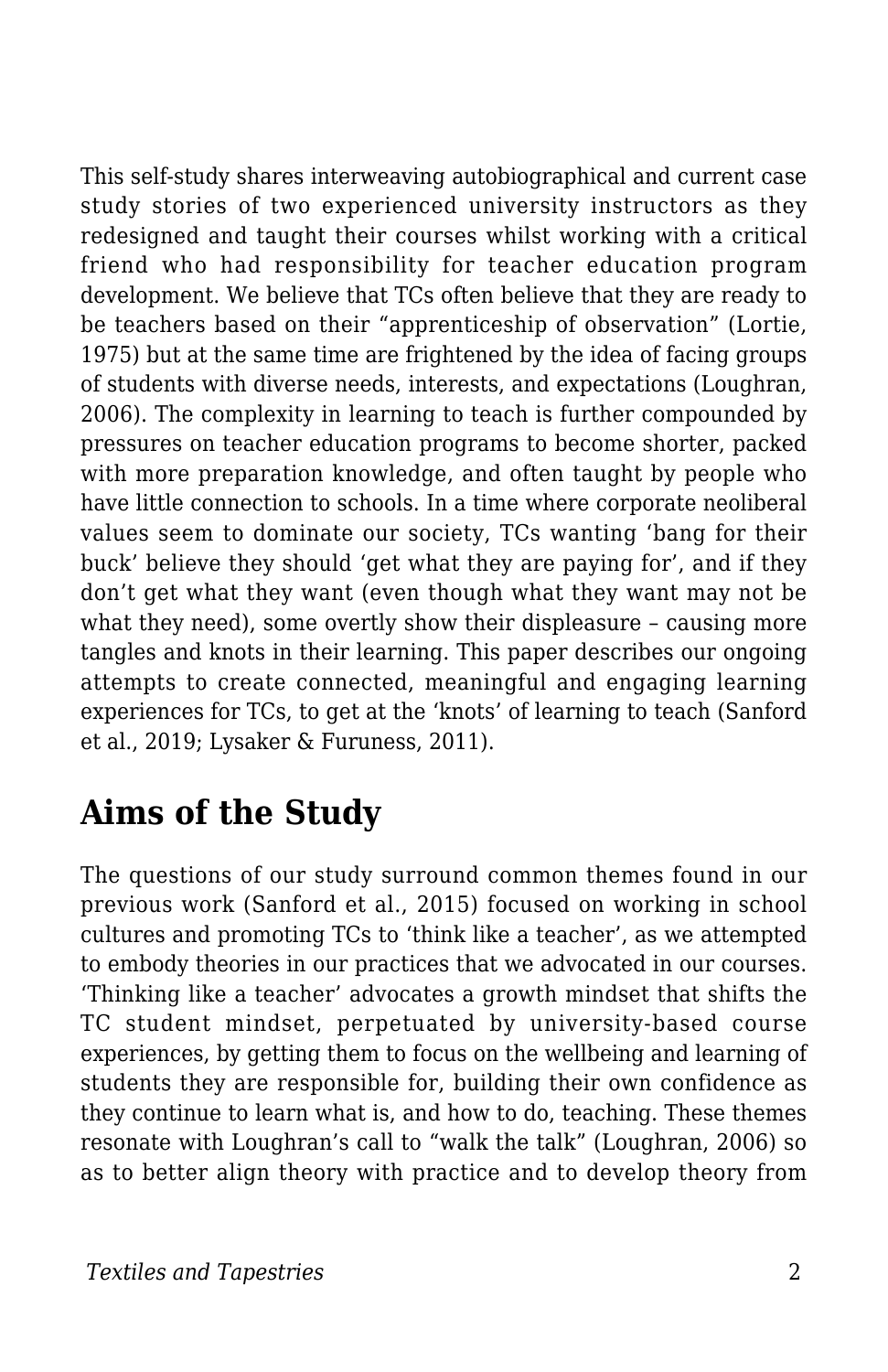practice. In this self-study, we have intentionally unpacked our past experiences, current thinking and shifting practices, as we reflected within our collaborative community on why and how we redesigned our courses. In so doing we explored our shifting assumptions about learning in relation to becoming a teacher. We explored TCs' learning in our classes, the role of relocating class experiences either into school sites or locating school students into university spaces, and we considered how to enable TCs to recognize their experiences as 'artifacts' to be articulated and reflected upon. We asked ourselves how we shape the content of our courses, our assessment processes and critically consider how to "walk the talk" of our learning assumptions.

## **Data Collection and Analysis**

As suggested by Vanassche and Kelchtermans (2015), this collaborative self-study draws on methods that are feasible for practicing teacher educators to perform in their day-to-day professional situations. In particular, we draw notes from informal chats, course planning, digital artifacts, and student reflections, and research group meetings we held three times over the term. These meetings were digitally recorded and transcribed. Transcripts were colour-coded through an open coding method, labelled by the researchers and their critical friend, then compared and discussed at subsequent meetings, creating a recursive process of reviewing, reporting and reflecting on the shared insights on the courses and the teacher education program in general. The coded process allowed us to discuss common sections of the transcripts, leading to further collective analysis to decide on organizing threads to our course redesign and organizing cognitive principles to our reflections that became themes in relation to our research question.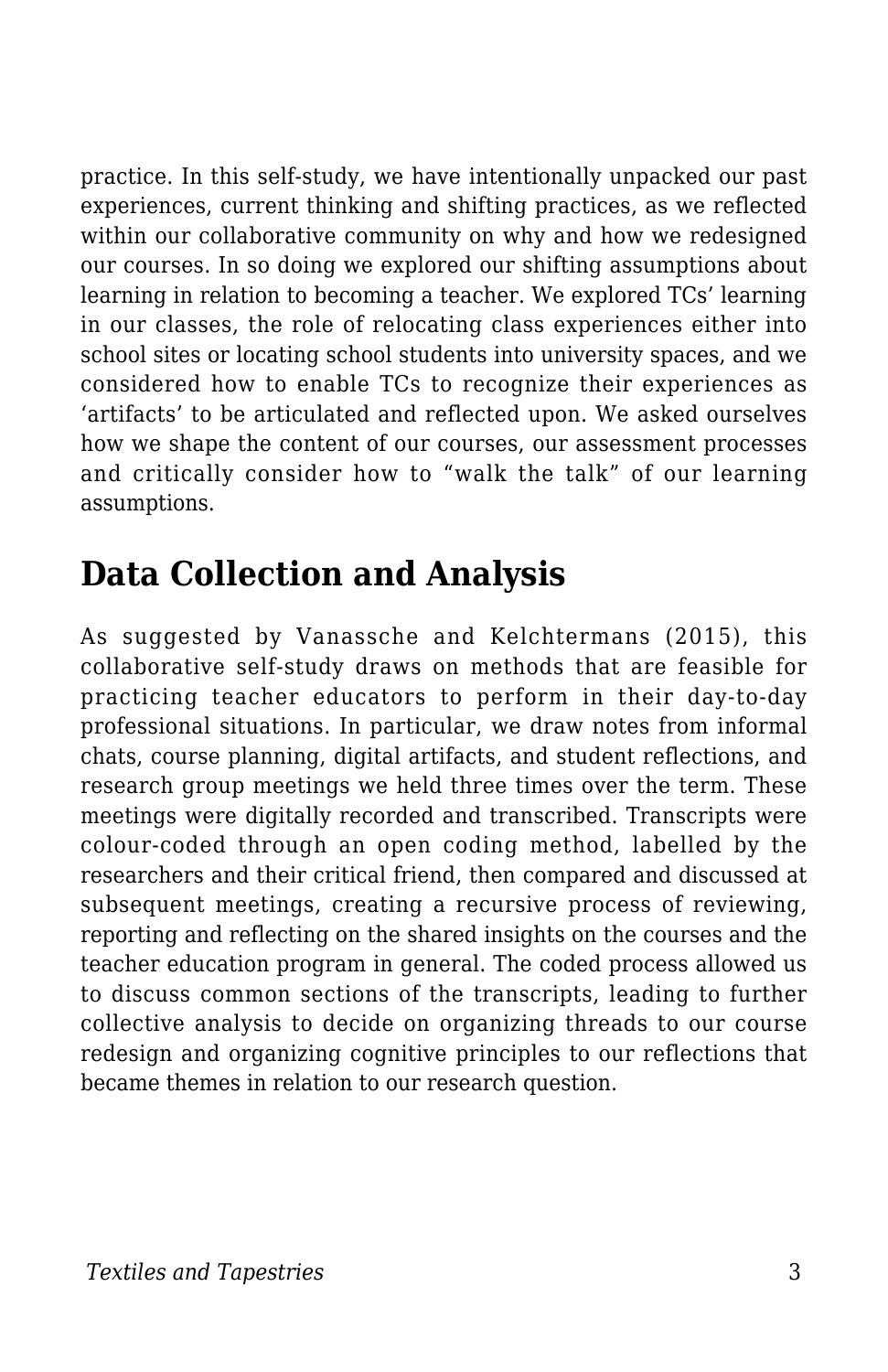## **Findings**

In the following section we frame common strands in the redesigned courses and then analyze each course in light of four organizing threads: (1) "Why change?"; (2) "How to change?"; (3) "Letting go of control"; and (4) "Reflection and Adaptation". These threads allowed three themes to structure our emerging practices. The first was "Learning about learning" that framed the initial part of the courses and subsequent interactions through readings and course activities/experiences. The next theme, "Relocating and repositioning", captured the significance of place and our roles in the courses. Finally, "Adapting to our students as they adapt to their students" referred to the "walk the talk" notion where TCs and instructor used artifacts from the course to analyze and understand their own learning.

#### *Common Strands in Our Course Redesigns*

Kathy's course was located in the first term of a secondary postdegree professional (PDP) program. Tim's course was focused on the pedagogy of teaching PE and was part of a set of qualifying courses for undergraduate students who wish to enter into the PDP program. The analysis revealed three intertwined strands within the redesigned courses that were in contrast to typical courses experienced by the students at the university. Both instructors:

- started planning their courses by first seeking out opportunities for TCs to work in meaningful ways with students and teachers from local schools;
- focused on promoting artifact evidence, much of it digital, of learning shared between TCs through integration of digital learning tools emerging in local schools, such as Google classroom, course forums, and digital portfolio assessment processes;
- shifted our grading systems to a mastery focus where the TCs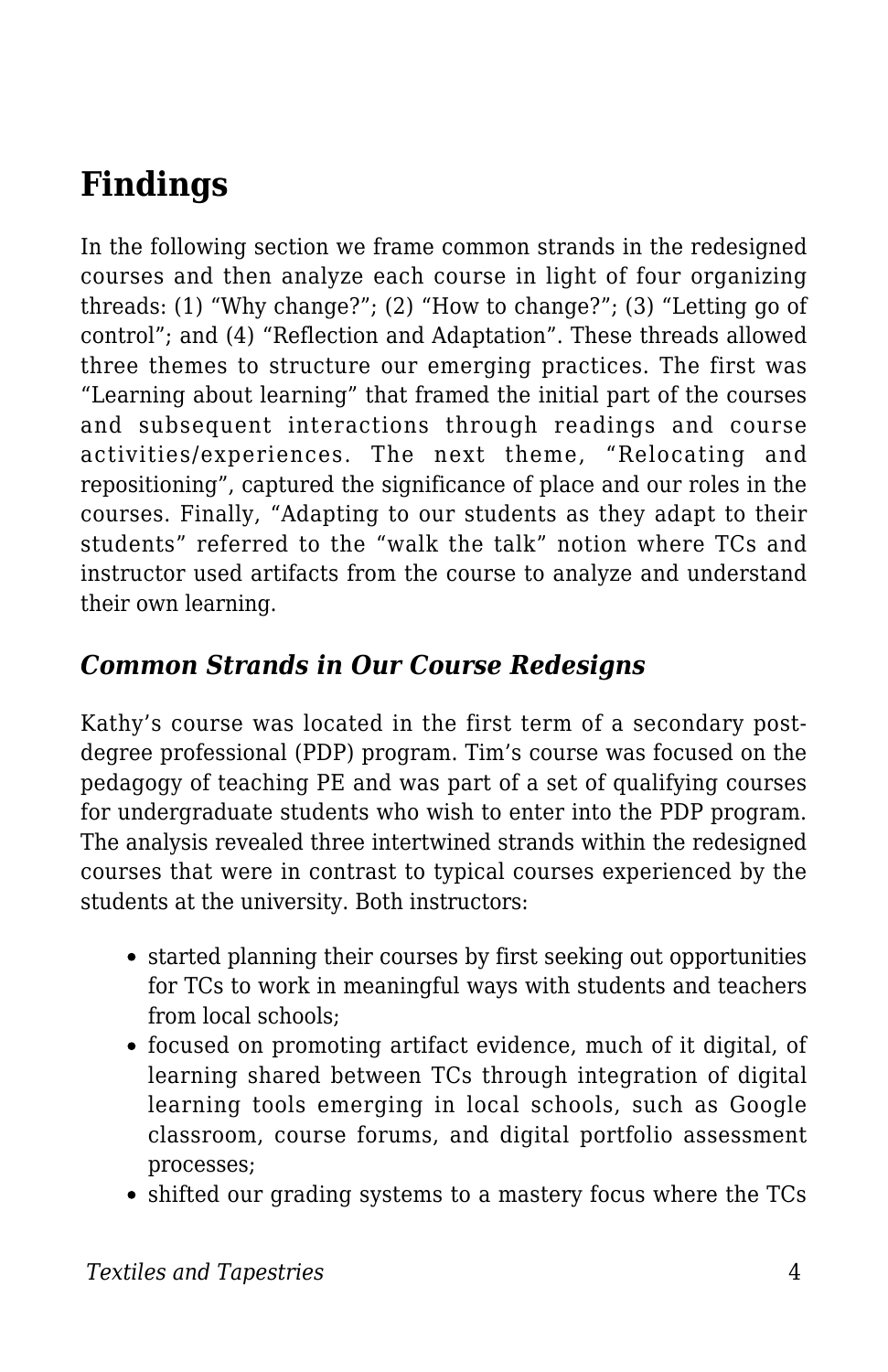contracted for a B+ grade with options to submit an extension project that would both deepen their learning and benefit their peers in order to achieve an "A" range

#### *Kathy's Course: Why Change?*

Having taught a course on multiliteracies in the secondary teacher education program over many years, but not for the last 3 years, I had previously found myself becoming increasingly challenged and frustrated. I tended to blame the TCs for not appreciating the work in my course, the assignments, activities, and intentions. However, once I had the opportunity to gain some distance during a sabbatical year, I started to deeply explore my beliefs and my frustrations with my TCs. I concluded that blaming them for their 'failings' wasn't productive and I determined to more fully examine my own practices. Additionally, I had taught an intensive month-long Institute at the end of the PDP program the previous June which enabled me to more objectively listen to the TCs' wishes, concerns, and suggestions – these were much better informed and articulated than they would have been at the start of their program. It was during those conversations and class activities that I heard their desire for changes to the program they had just experienced: more connectedness across the program and with schools, modeling and examples of inquirybased learning, and clearly articulated purpose for activities and assignments. I was also able to see that, even after a significant practicum experience, they were nervous about engaging with individual high school students, particularly those who expressed disinterest, disrespect, and dismissive attitudes.

**How to Change?** From those experiences, I determined to change my course in significant ways, by: 1) integrating multimodal learning experiences on campus and in schools; 2) selecting readings and texts that were more obviously relevant and applicable to the TCs' experiences; and 3) working to develop positive relationships with each of my TCs and make real efforts to understand their unique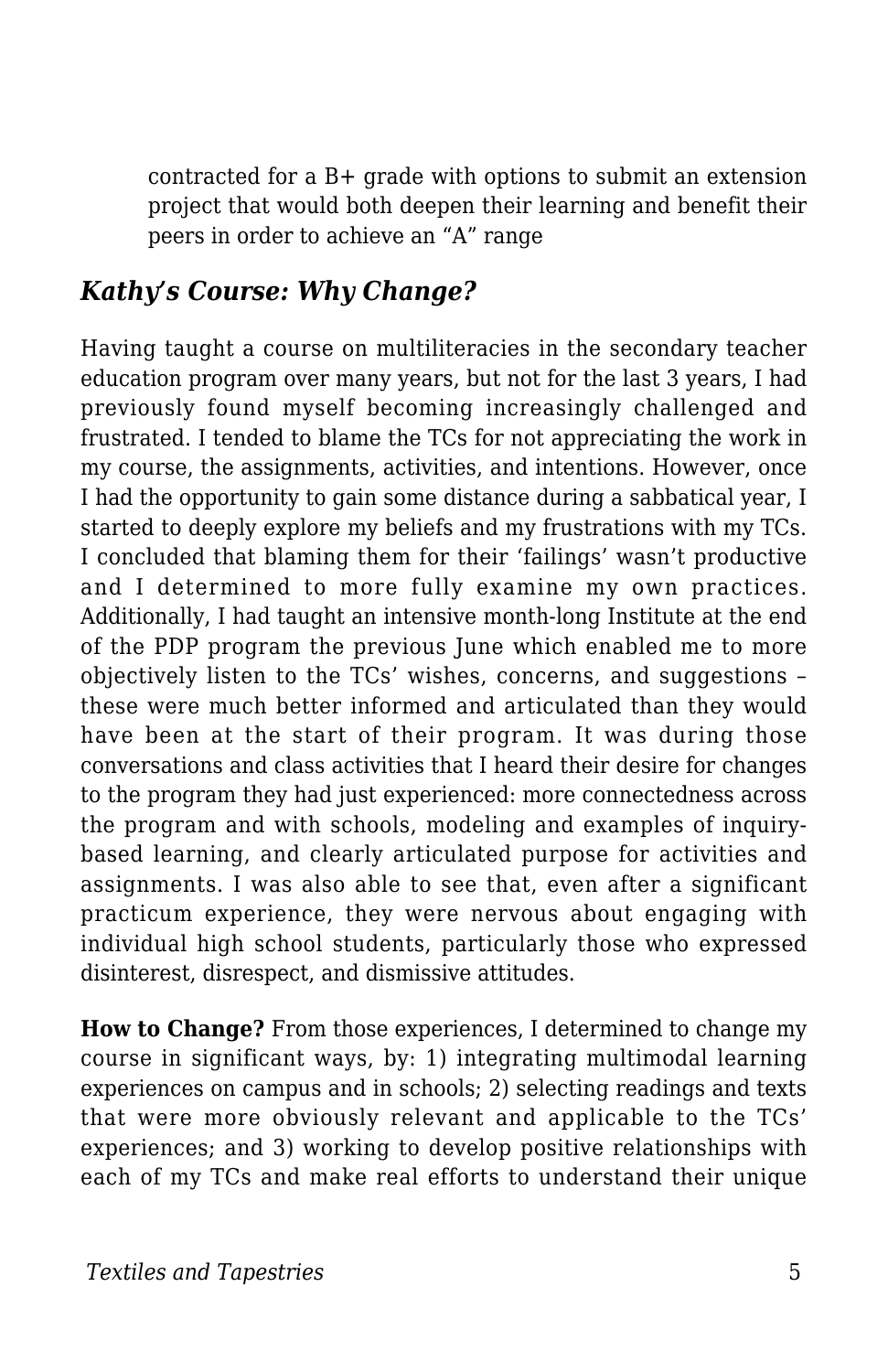needs, perspectives, and fears. I planned my course in three parts, beginning with a foundational aspect on campus, introducing concepts of multiliteracies through workshops, professional readings, and activities. The second part was spent working with high school students in a lower-income school, working in small groups to create multimodal projects stemming from their own interests, and the final part would take place working in a community with another teacher at a different school and with a museum educator in a project working in groups to reimagine museum exhibitions. This represented a *relocating and repositioning* of the course and my role from teacher to facilitator in relation to complex demands in a school

The first course assignment was a 90-second video created by each teacher candidate, intended to introduce themselves to each other and to me, as well as to share with the high school students they would shortly meet. The most significant readings were two foundational articles introducing multiliteracies, one professional and one more theoretical. These shaped further discussions about the need for multimodal representations of learning throughout the curriculum and connected to workshops using drama and an app called *Comic Life*, introducing them to visuals and technologies to support multimodal representations. We then embarked on our second month, bi-weekly visits to the high school where they met their high school student partners.

Letting Go of Control. It was during the first class at the school that I realized how little control I held over the learning that was to happen over the next few weeks. I worked closely with two high school teachers who became instrumental in co-facilitating the projects, but the TCs themselves were required to take up the role of facilitator of their group, ensuring that their students were being supported in learning. The projects began to centre around mental health/anxiety and climate change. In the second visit, two of my TCs proposed an idea involving a community-based project focused on climate anxiety. Several groups decide to contribute and the "Waste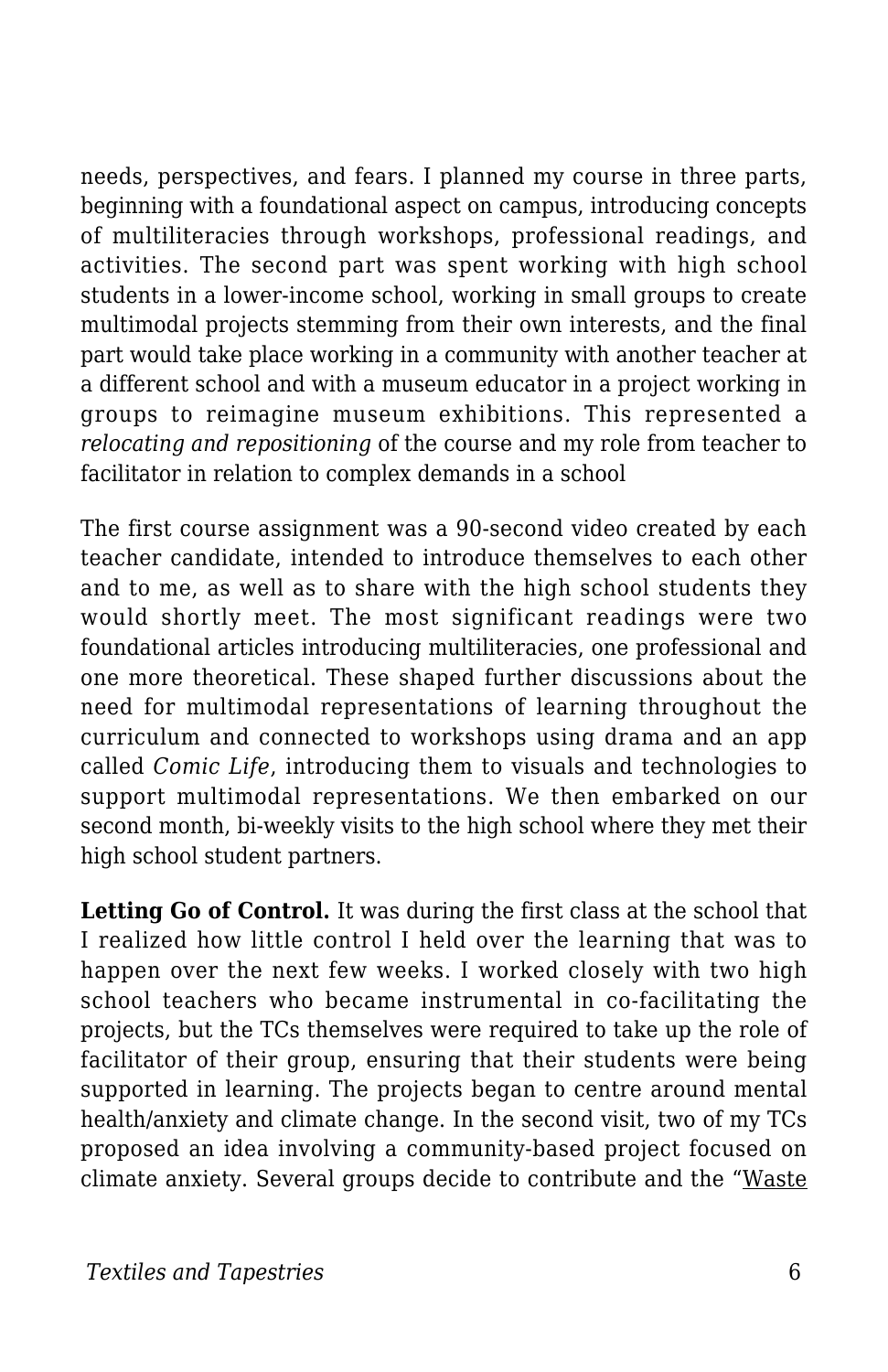and Climate anxiety" project was born. However, nobody anticipated how quickly it would explode. A local news report described the Wasteland Climate Anxiety project as follows:

*A Victoria home set to be demolished got a spooky makeover this fall when a group of climate activists and artists came together to create a public art project in the Fifth Street house. The Waste Land: Climate Anxiety Haunted House project. Brooks-Heinimann and Gallivan are installation artists in the teacher education program at the University of Victoria. The Waste Land project started after Gallivan pitched the idea of turning predemolition homes into experimental public art spaces during a break at a meeting about large art projects at Victoria City Hall. Councilor Jeremy Loveday was on board and connected her with Aryze Development, a local company he felt might participate. Gallivan got the call about a house set to be demolished in December. She was already working with Teacher Candidates from Esquimalt High through one of her courses and she decided the house project would be a "great opportunity" to include the high school students. They chose mental health and climate change as the themes – hence the climate anxiety title. The groups got to work and a call for other contributing artists was put out. Gallivan noted that the number of community artists reached about 50.*

#### **Kathy's Reflection and Adaptation**

From this experience, I learned first-hand the importance of connecting TCs to students and teachers as early as possible, allowing '*learning about learning'* to be an issue for me as the teacher educator and TC as teachers working with high school students. I came to know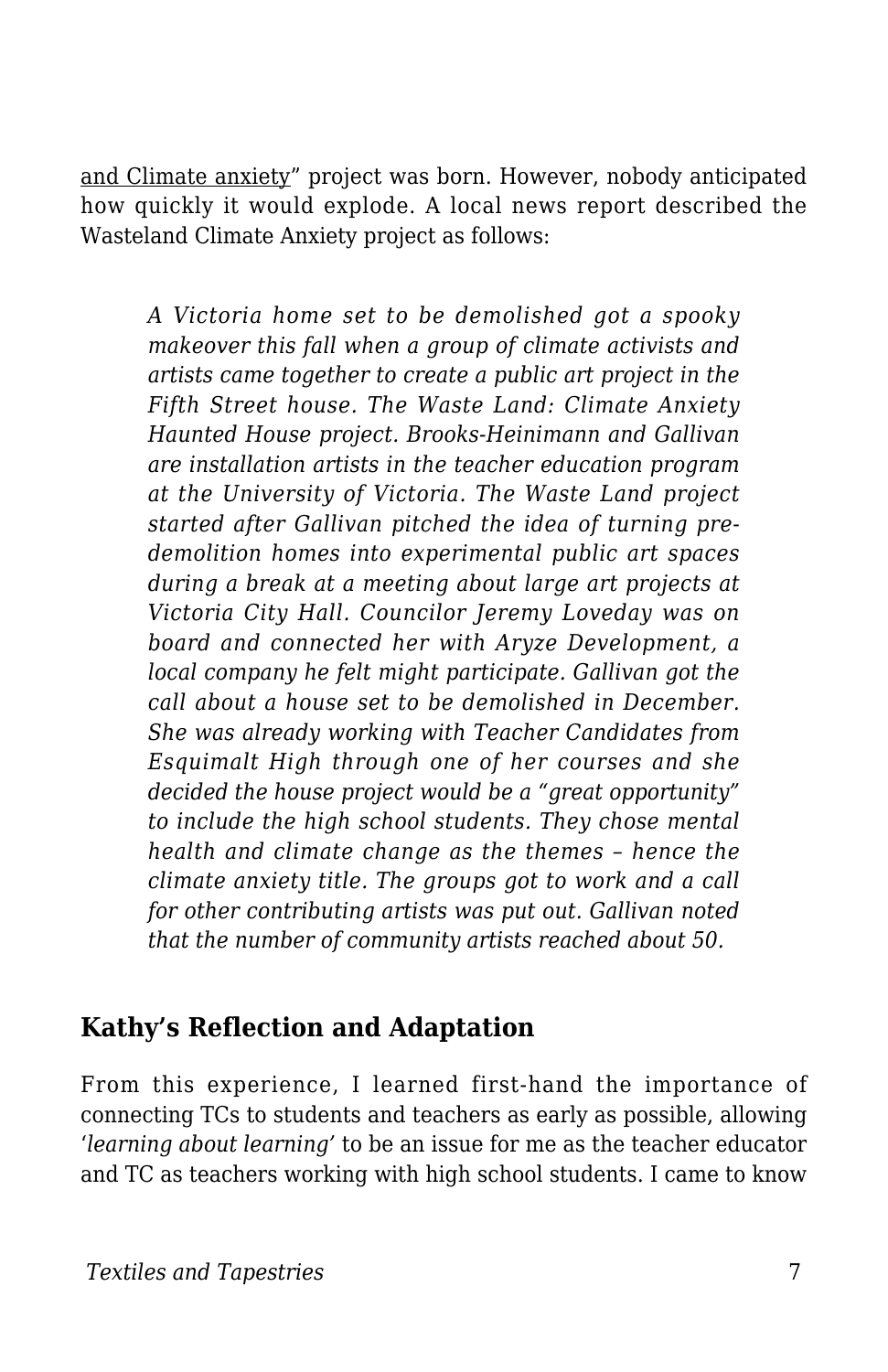and respect the work of all of my TCs, see their passions emerge, as well as their commitment to their high school student partners and their projects -- *adapting to our students as they adapt to their students*. I was made more aware that there is a place for serendipity and the importance of trusting the positive intentions of TCs to become inspirational teachers and role models. I would never have been able to conceptualize or develop the a projects like the Wasteland Climate Anxiety project on my own; honouring the interests and expertise of my TCs I was better able to support their meaningful learning.

#### **Tim's Course: Why Change?**

The course I redesigned was focused on teaching approaches in physical education in relation to individual or partner activities. When I previously taught the course over 10 years ago I really focused on the content of the spectrum of teaching styles (Mosston & Ashworth, 2008) and its application in teaching PE. Practically, I focused on the planning and modelling of teaching approaches in an array of sporting areas like golf, dance, tennis and badminton. The course often consisted of a lecture class followed by a practical class, and then peer teaching before TCs created an outline unit plan. Essentially, I was the expert modelling what the textbook advocated; I often felt pressured to perform and frustrated when TCs did not take up the ideas I had modelled. I tried to innovate, using teacher candidate reflective journals, course listservs, peer teaching using video feedback and examinations that shifted from short answers to essay type responses. My assumption was that learning happened through reflection, practice, reading, and more reflection. In a loosely constructivist approach, I believed TCs learned through becoming aware, from practice sessions that I modelled, and then they tried to repeat. TCs were assessed on a sliding grading scale where a reasonable distribution of marks was expected. I felt like I was always on stage, performing the teaching process for TCs.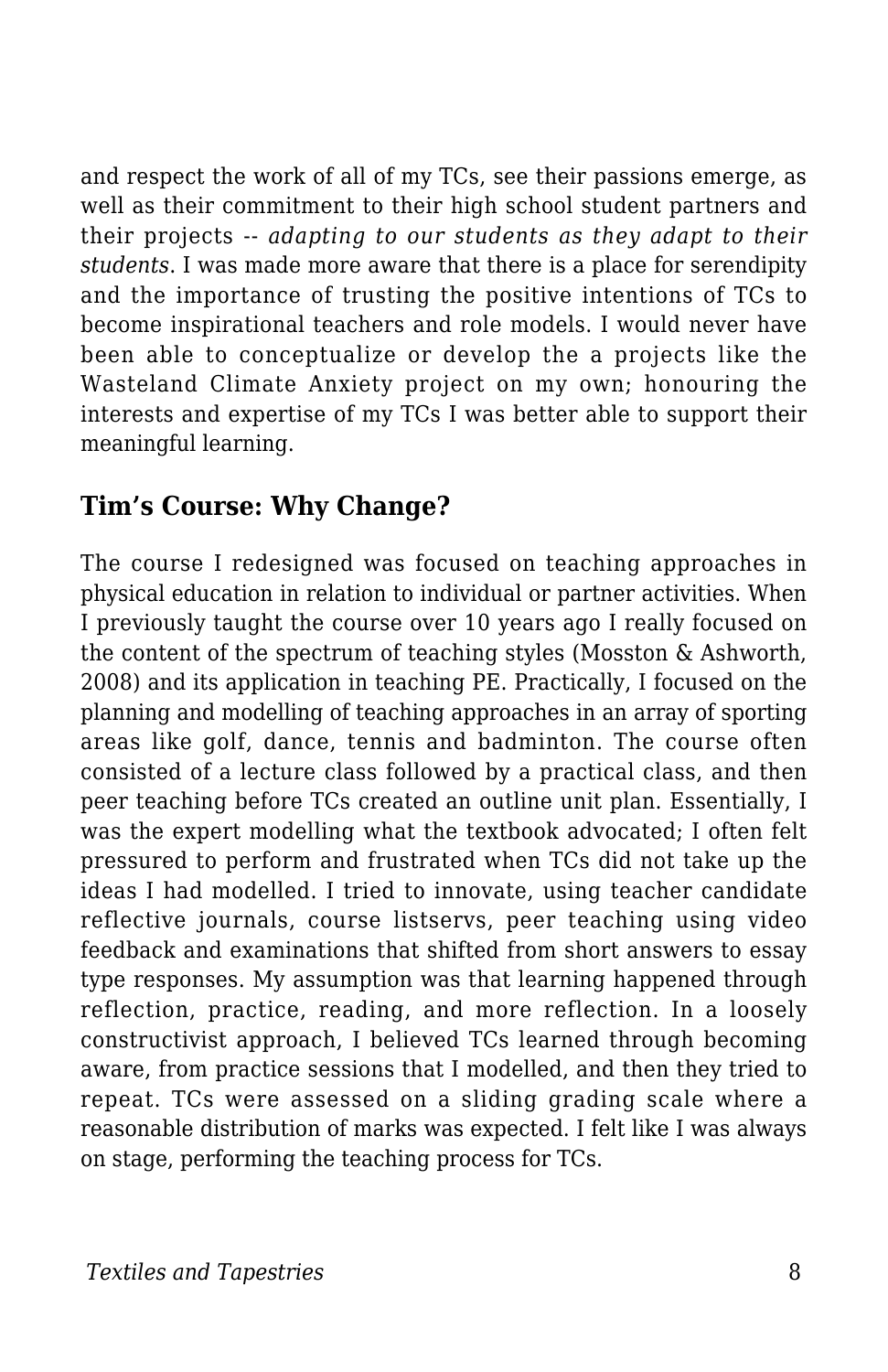As I returned to teach this course, conditions had changed. TCs now came from an array of degree paths, not just education, and the focus was on getting the qualifying courses to enter into the post-degree program to be certified as a teacher. My focus in redesigning the course was not the content, though much of it still applied -- the focus was on an experience that would attract the TCs' attention, focus their interest in relation to student learning, and their intent to teach PE. To do this, the course was backward-planned in relation to a field experience where grade 6 students came to the University to be taught a series of four PE lessons. This created a *relocating and repositioning* focus for the TCs' learning, and offered a place for them to try out ideas from the course.

**How to change?** As noted in Hopper (2015) the 'contract' grading system enabling TCs to work collaboratively not competing for marks, promoting the Indigenous teaching and learning principle of considering their peers' learning as well as their own. New digital technology tools allowed me to remove lecture-style classes with a series of on-line mastery quizzes associated with course content, freeing up time to explore practical ideas. I also digitally videorecorded aspects of sessions to post on the course Google Classroom system and TC posted videos from their practical classes with peers and middle school students. This use of video allowed TCs to review their own practice and receive feedback before they taught their next lesson.

As I changed my approach at the university from modelling practices for TCs to reproduce to one where TCs instead worked with students from the school, a notable pattern emerged. TCs taught a lesson, reflected with peer feedback, and then debriefed and planned in our next class before teaching again. These debrief sessions allowed the whole class to focus on aspects of teaching such as teaching styles and student learning, task progression, and teacher assessment and student self-assessment (Rink, 2014). Each group had access to each other's planning and resources. This more open sharing and focus on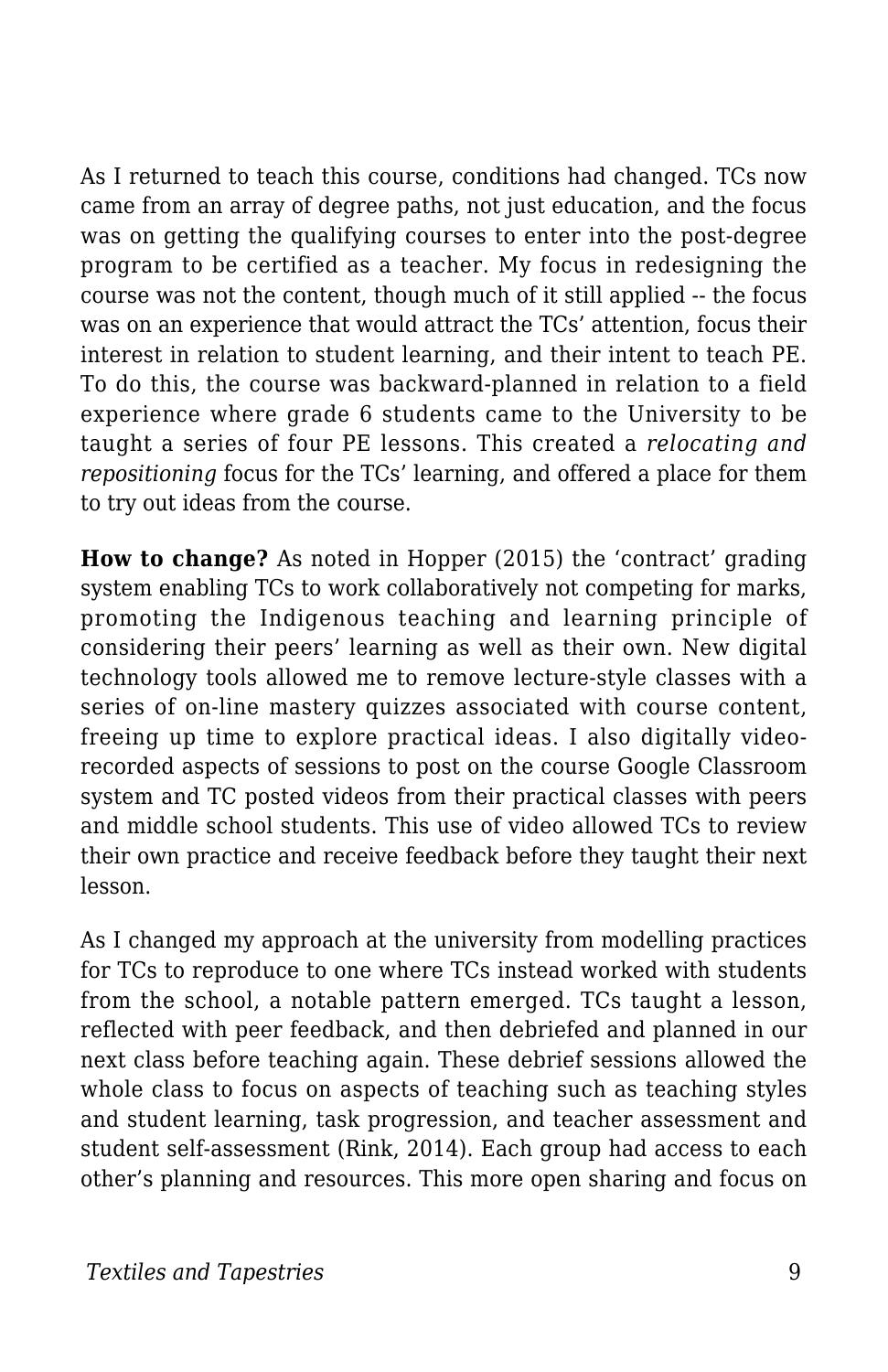preparing for next class enabled effective teaching and planning processes to develop where each group drove the learning for the other groups.

#### **Letting Go of Control.**

A good example of the TCs taking more control was the assessment process the TCs took up. After the first lesson teaching the school students I shared the following quote about the purpose of assessment:

An assessment activity can help learning if it provides information that teachers and their students can use as feedback in assessing themselves and one another and in modifying the teaching and learning activities in which they are engaged. Such assessment becomes ''formative assessment'' when the evidence is actually used to adapt the teaching work to meet learning needs (Black et al, 2004, p. 10).

After discussing this quote, I shared with the TCs a chart that listed students' names down the column and then learning domains (cognitive, affective, social, and psychomotor) across the top. The TCs had previously listed general ideas for these domains when they initially planned their lessons. However, now they had to recall how each student had learned in their previous lesson and try to note specific examples in the chart. This focused reflection then led to thinking about observing particular students next time, adjusting planning to create situations where students had more responsibility like peer teaching, and considering questions to ask and which students answered. By the third lesson, the charts were full, with repeated comments for many students. In addition, all the groups developed some type of self-assessment process for the students to complete. I did not have to tell TCs how to do this; rather they just did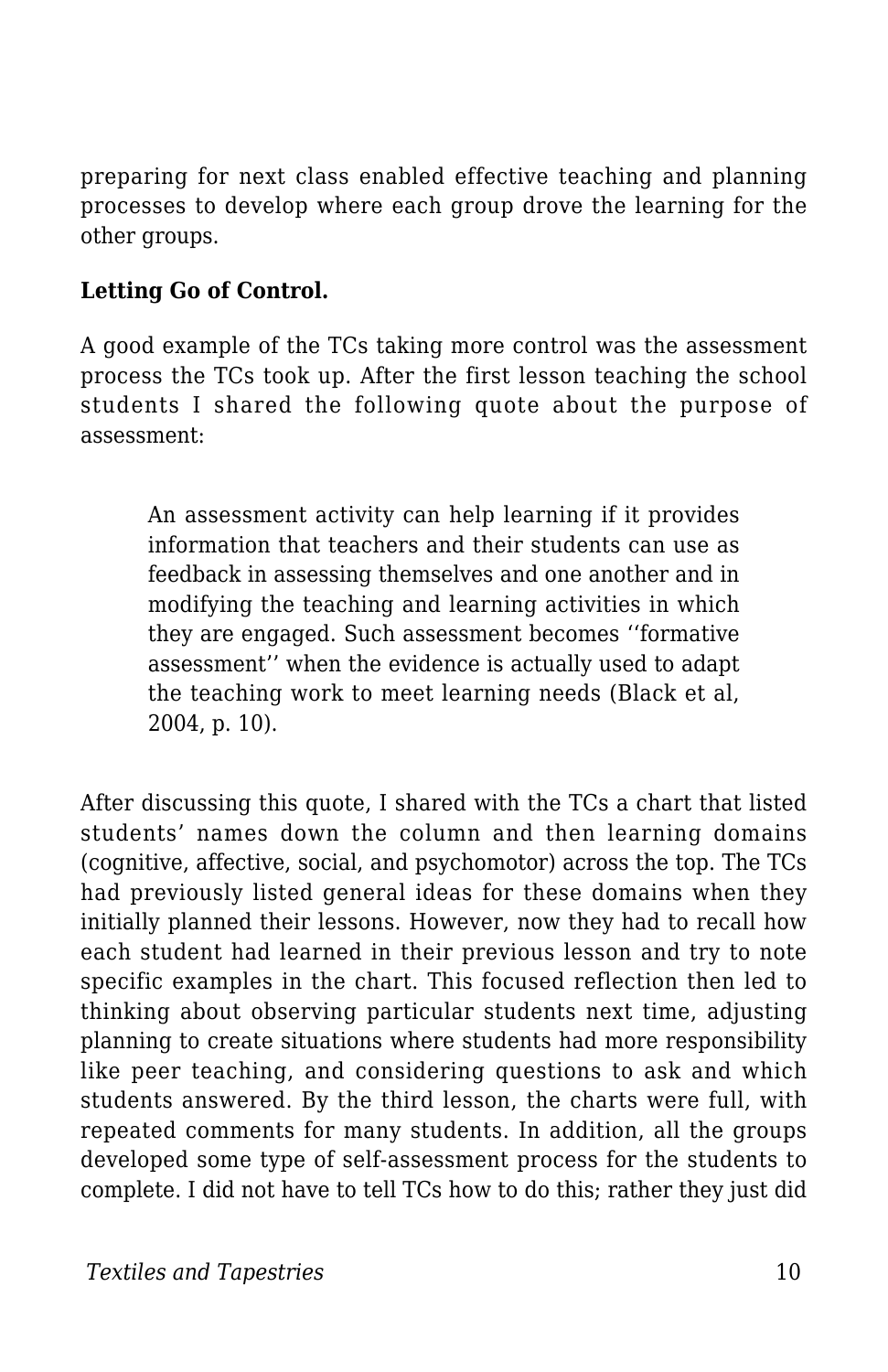it because it made sense. I realized my role was less to tell TCs what they should do, but rather help them connect to big ideas in the educational field and find ways to realize these ideas.

Assessment in the course also shifted away from instructor control. Each TC created digital artifacts from the teaching experience with their partner in a Google Drive related to building a unit plan (rationale, overview, sequencing, lesson plans, reflections, and assessment processes). At the end of the course, TCs reflected on different aspects of the unit plan in a digital portfolio in relation to the teacher education program competence. For example, Terry, a University basketball player, who had recently decided to become a PE teacher, taught yoga with a female partner to a group of 12 female grade 6 students. He commented on the planning process as "constantly adjusting" as they worked "towards trying to achieve the final lesson."

He realized that planning became a process of learning how to plan yourself to teach in order to read and respond to students. Terry commented, "you lectured and demonstrated the teaching styles which was good but being able to apply this to a group of students…see what each style brings out in the kids…the type of learning that can occur under different styles was amazing."

Terry continued, saying that,

how students learn is as important as what…[for example], we used the divergent style for them, exploring and creating a practice for the other team. Just what it produced I thought was really cool… was the whole of what we were after… going from A to B in their own way.

Terry concluded that "multiple times this semester I have commented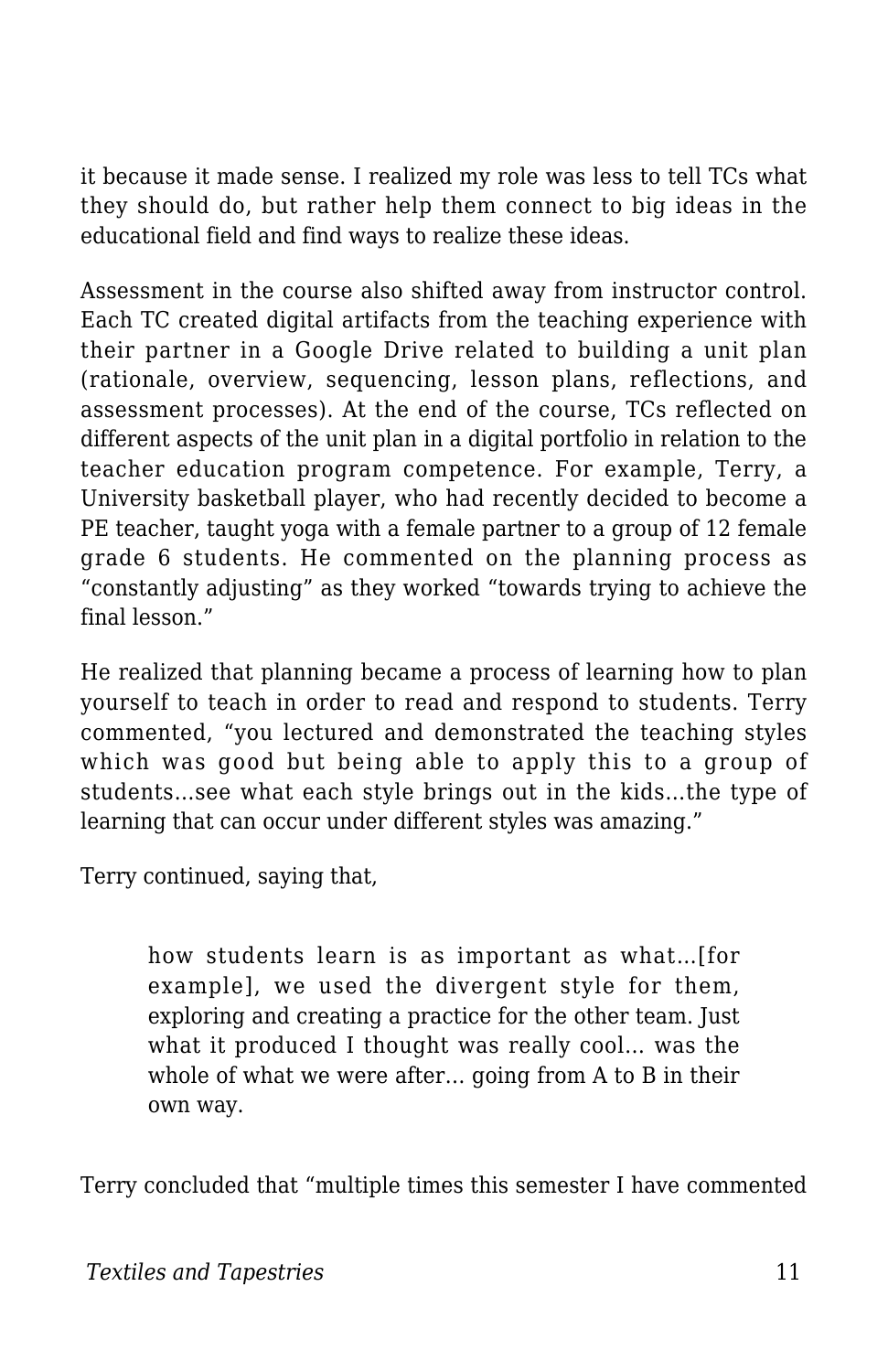that I've gotten more out of this class than probably everything else combined in terms of what I want to do." I realized what he got was not from me, but was from a collective learning process formed within the course, centering on the learning of the middle school students.

#### **Tim's Reflection and Adaptation**

Throughout the course, I came to realize that TCs could only learn what they were ready to learn. In the past, I felt I was filling TCs up with what I thought was useful stuff. However, this time, as a result of the four lessons taught and reflected upon, our feedback sessions between each lesson, it seemed that TCs were triggered to improve, to try new ideas. I was learning to adjust to the TCs' learning to teach and the TCs were learning to adjust to the students in a parallel process. This represented an '*adapting to our students as they adapt to their students*' process which created a space to understand '*learning about learning*' that was most evident in exit interviews that were conducted with the TCs at the end of the course.

### **Cross-Course Emerging Patterns**

One of the key issues we have encountered throughout our reflections is the importance of considering whose voices need to be heard as we reimagine our courses within a goal of re-imagining our programs. This issue is critical to us as we theorize how to work in the spaces of schools to become "students of teaching" (Dewey, 1904; Loughran, 2006). We are learning through 'adapting to our students as they adapt to their students' in a recursive process of becoming a teacher/teacher educator. In reference to the threads of our individual stories, we continually returned to the questions of why we should change, how to make changes, and how to enabling TCs to inform these changes.

Through our conversations, we realized how much time and energy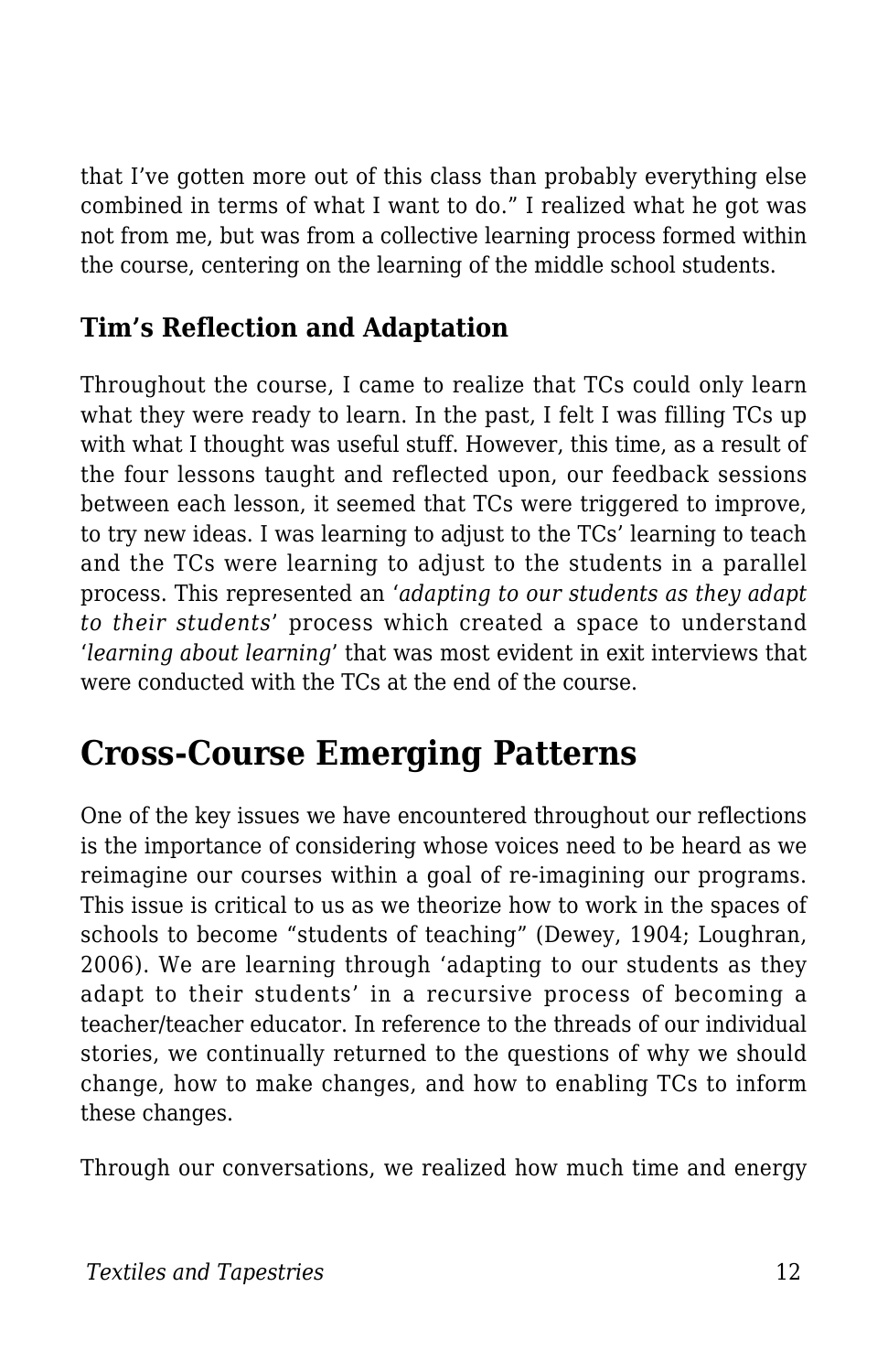was expended in maintaining clarity as we re-wove our strands, took time to talk with TCs, with teachers and their students, and with each other. 'Learning about learning', as it happens for those becoming teachers working with school teachers and students, is a complex idea, but we believe that embracing the complexity, recognizing the key role of students' passions within a learning community, embracing a complex challenge, are foundational. This we see as collective, adaptive change and common attractors advocated by complexity learning theories (Hopper, & Sanford, 2018).

Planning was both more focused and more complex as we continued to distill what was important, under what conditions, and when learning should happen, as we relocated our courses into spaces in schools and at the university. The focus became the learning of students and the enabled role of being a teacher. We had to let go of our attempts at controlling the learning environment, recognizing that expertise emerges from many, often surprising, sources. It is hard work to remain flexible and adaptable, always working to untangle our ideas that so easily become knotted and confusing. It was important, we realized throughout this self-study, to make time to seek out trusted colleagues to reveal our struggles, share our successes. By unpacking TCs' comments such as "Multiliteracies aren't useful to my teaching", "do we have to plan and reflect on every lesson", and "we need more classroom management", within a community, we were able to consider those statements in light of our own goals and expertise, as we continually strove to offer powerful and meaningful learning experiences.

### **Conclusion**

In conclusion, we asked in this self-study, "how does our thinking and our practice as teacher educators change based on our reflections, within a critical and collaborative community, to respond meaningfully to our TCs and to our profession?" The three themes we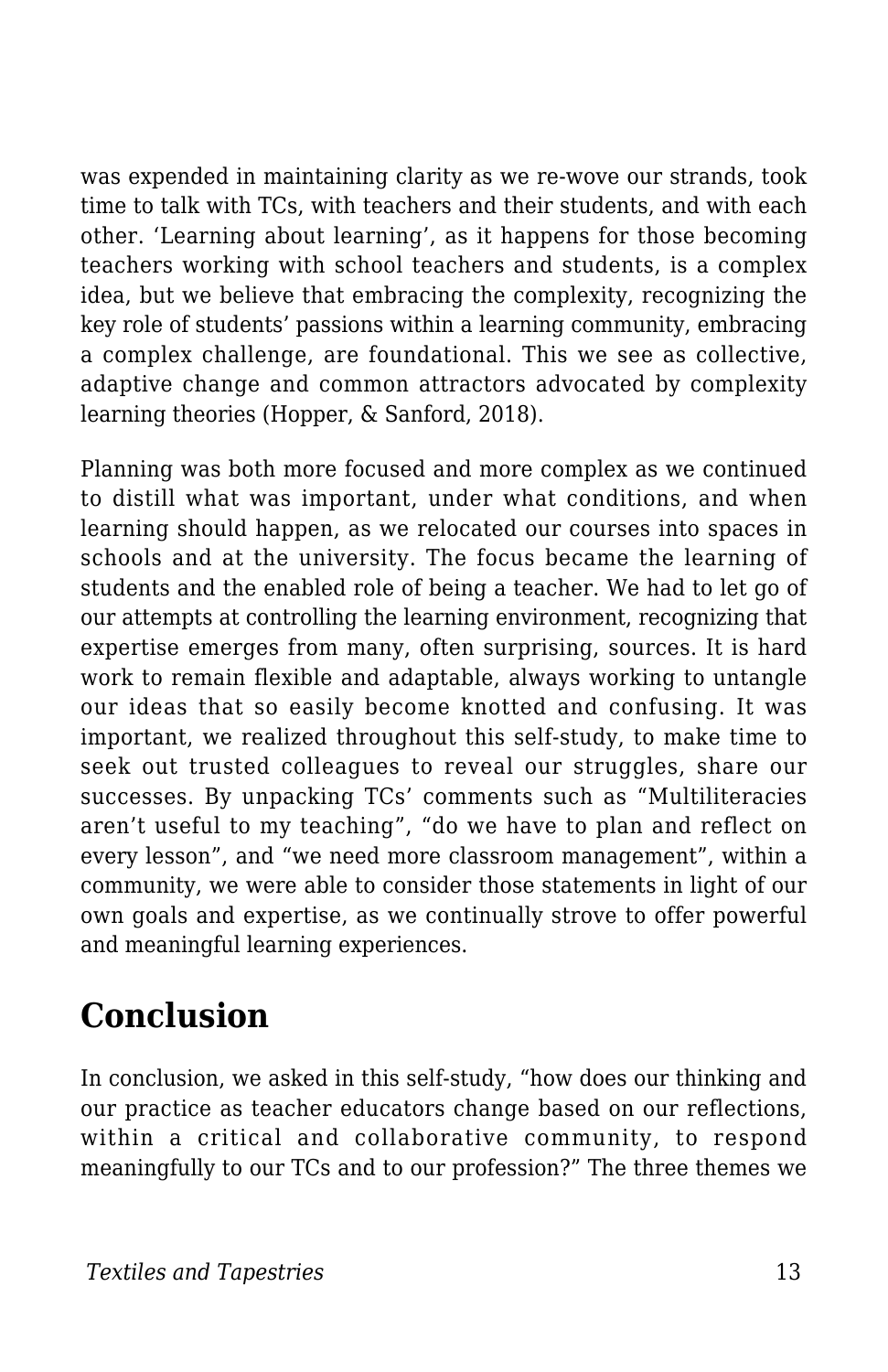identified interacted to address this question. 'Relocating and repositioning' shifted us into a space where we came to better understand how learning happens for those wanting to become teachers and for the students they worked with. Critically we drew on our self-study community in order to help us identify ways of 'adapting to our students as they adapt to their students' through learning experiences that focused on the processes of 'learning about learning' with course content emerging from experiences.

We need to transform our teacher education practices collectively and critically to embrace the interconnected complexities of today's classrooms and schools (Cochran-Smith, et al., 2014). For us, it has been getting ourselves into the complex tapestry. Our self-study reflects on how we continue to weave our narratives into this tapestry.

## **References**

Black, P., Harrison, C., Lee, C., Marshall, B, & Wiliam, D. (2004). Working inside the black box : Assessment for learning in the classroom. *Phi Delta Kappan*, *86*(1), 8–21.[https://edtechbooks.org/-mKnh](https://doi.org/10.1177/003172170408600105)

Cochran-Smith, M., Ell, F., Ludlow, L., & Aitken, G. (2014). The challenge and promise of complexity theory for teacher education research. *Teachers College Record. 116*(5), 1–38.

Dewey, J. (1904). The relation of theory to practice in education. In C. A. McMurry (Ed.), *The third yearbook of the national society for the scientific study of education* (pp. 9-30). The University of Chicago Press. https://archive.org/details/r00elationoftheorynatirich

Hopper, T. (2015). Self-study of an elementary generalist PE teacher educator: School integrated teacher education and structural coupling. *Asia-Pacific Journal of Health, Sport and Physical Education*, *6*(3), 259–272. https://doi.org/10.1080/18377122.2015.1092723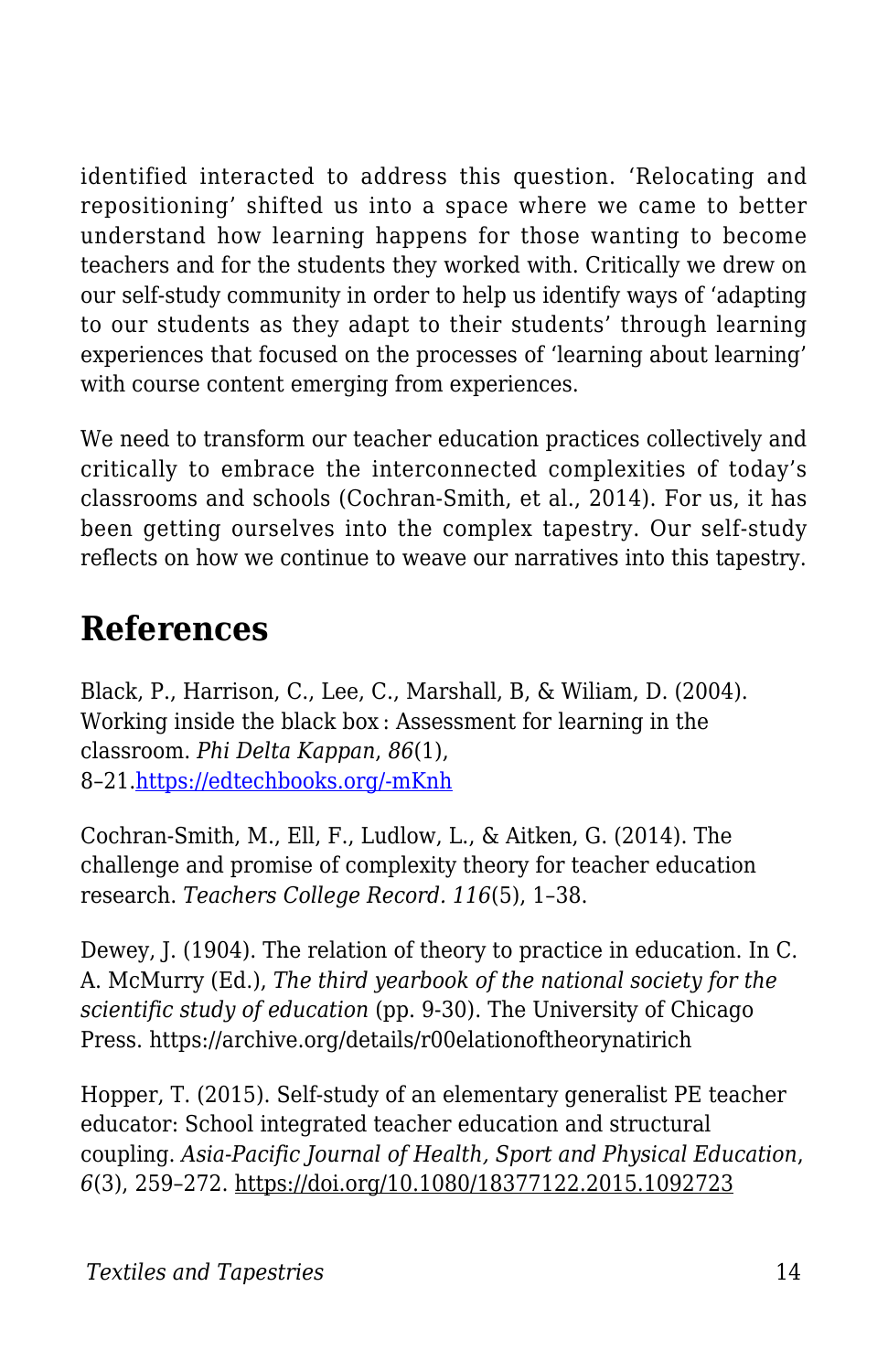Hopper, T. & Sanford, K. (2018). Crossing from university course to school and back: An interweaving self-study of two teacher educators in contexts of integrated learning. In A. Ovens & D. Garbett (Eds.), *Pushing boundaries and crossing borders: Self-study as a means for researching pedagogy* (pp. 229–236). S-STEP.

Lortie, D. C. (1975). *Schoolteacher: A sociological study.* University of Chicago Press.

Loughran, J. J. (2006). Developing a pedagogy of teacher education: understanding teaching and learning about teaching. Retrieved from [https://edtechbooks.org/-PFfk](http://www.loc.gov/catdir/toc/ecip0513/2005014702.html)

Lysaker, J. T., & Furuness, S. (2011). Space for transformation: Relational, dialogic pedagogy. *Journal of Transformative Education*, 9(3), 183–197.

Mosston, M., & Ashworth, S. (2008). Teaching Physical Education: First on-line edition. Retrieved from Copyright 2012 Spectrum of Teaching Styles website:<http://www.spectrumofteachingstyles.org/>

Rink, J. E. (2014). Teaching physical education. In *Teaching Physical Education* (7th ed.). https://doi.org/10.4324/9781315042466

Sanford, K., Hopper, T., & Starr, L. (2015). Transforming teacher education thinking: Complexity and relational ways of knowing. *Complicity: An International Journal of Complexity and Educatio*n, 13(2), 26–48.

Sanford, K., Hopper, T., Robertson, K., Bell, D., Collyer, V., & Lancaster, L. (2019). Sustainable leadership supporting educational transformation. In *Education*, 25(2), 3–22.

Vanassche, E., & Kelchtermans, G. (2015). The state of the art in selfstudy of teacher education practices $\hat{a}\hat{\epsilon}$ : A systematic literature review. *Journal of Curriculum Studies*, *47*(4), 508–528.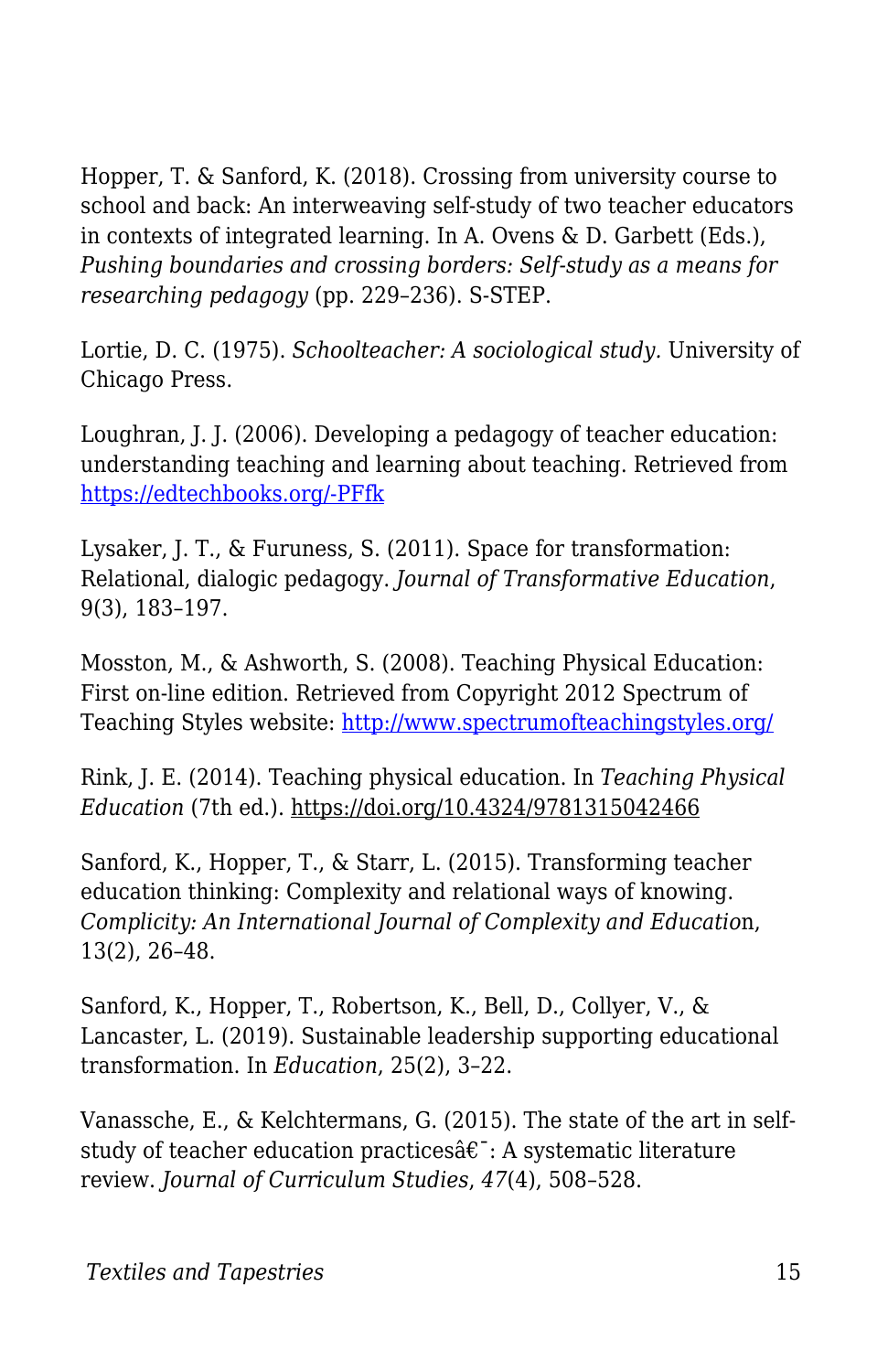#### https://doi.org/10.1080/00220272.2014.995712



Sanford, K., Hopper, T., & Robertson, K. (2020). Pulling on the Threads of Our Teaching Practices: Course Redesign and Strands of Relationships in Context with/for Teacher Candidates. In C. Edge, A. Cameron-Standerford, & B. Bergh (Eds.), *Textiles and Tapestries*. EdTech Books. Retrieved from https://edtechbooks.org/textiles\_tapestries\_self\_study/pul

ling on the threa



**[CC BY-NC-ND International 4.0:](https://creativecommons.org/licenses/by-nc-nd/4.0/)** This work is released under a CC BY-NC-ND International 4.0 license, which means that you are free to do with it as you please as long as you (1) properly